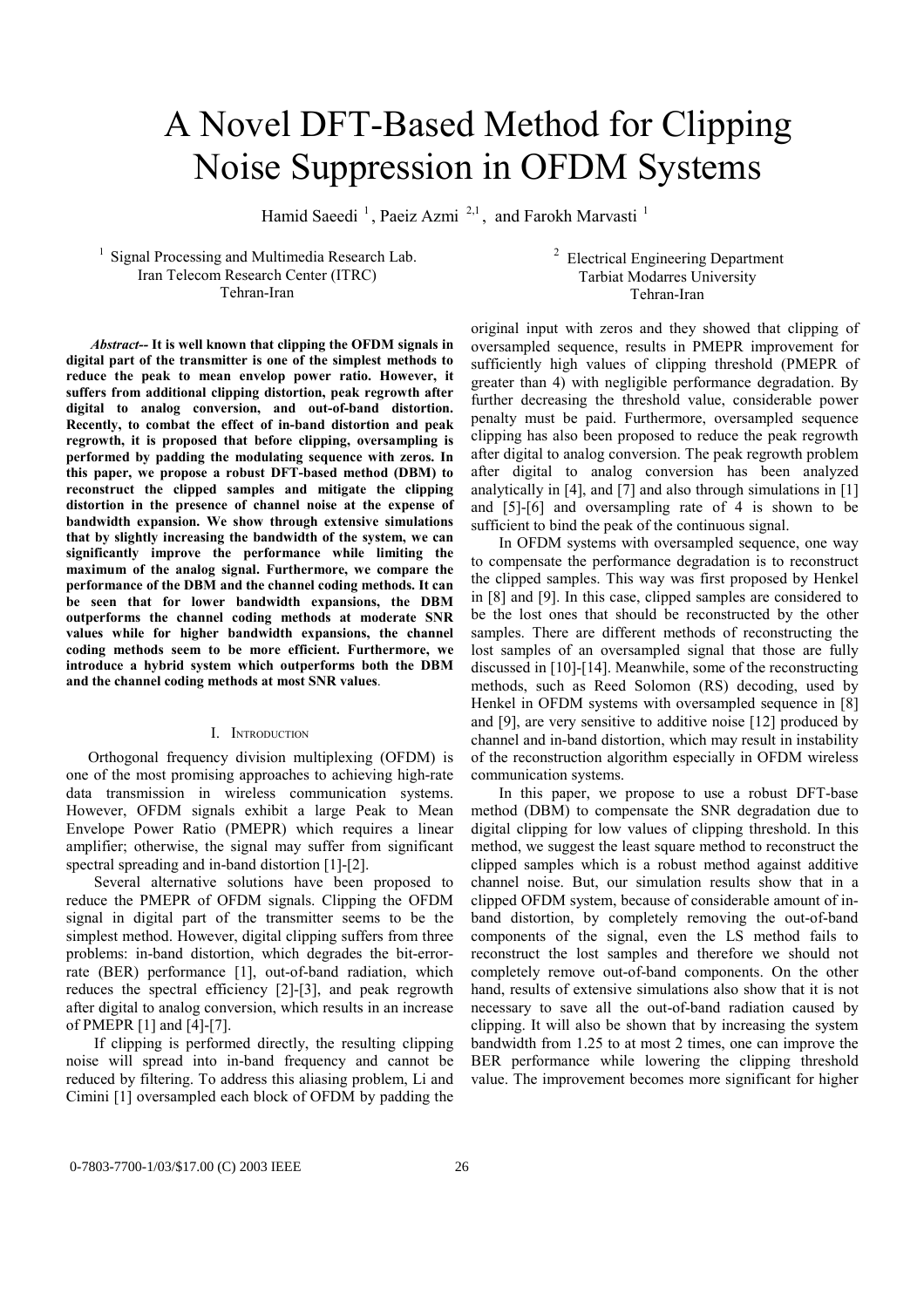SNR values when the major part of BER is due to clipping noise rather than the channel noise.

 As it stated, in the DBM there is a tradeoff between bandwidth expansion (BW) and clipping distortion mitigation capability. It is well known that another method which addresses this trade-off is to employ conventional channel coding methods to improve performance degradation at the expense of bandwidth expansion (channel coding method) [15]. In this paper, we will also compare BER performance for the DBM and the channel coding methods. It can be seen that for lower bandwidth expansions, the DBM outperforms the channel coding method at moderate SNR values while for higher bandwidth expansions, the channel coding methods seem to be more efficient. Furthermore, we will introduce a hybrid system which outperforms both the DBM and the channel coding methods at most SNR values.

The paper is organized as follows; Section II introduces the OFDM signals and PMEPR factor to measure the amplitude fluctuation and then describes a typical system of interest. In Section III, the DBM is briefly discussed. Simulation results are presented in Section IV. In Section V, the comparison between the DBM and the channel coding method is considered, and finally, Section VI concludes the paper.

#### II. DEFINITIONS AND SYSTEM DESCRIPTION

The complex envelope of an OFDM signal at time *t* with *N* subcarriers can be expressed as follows,

$$
S(t) = \sum_{n=0}^{N-1} c_n e^{j2\pi n f_0 t} , \quad 0 \le t \le T,
$$
 (1)

where  $f_0$  is the subchannel spacing, *T* is the symbol period, and  $c_i$  is a complex representation of the subcarrier symbols produced form a chosen constellation set. Consequently, the transmitted OFDM signal will be the real part of that signal after up conversion to the carrier frequency  $f_c$  and can be written as,

$$
G(t) = \text{Re}\left\{\sum_{n=0}^{N-1} c_n e^{j2\pi (f_c + nf_0)t}\right\}, \ 0 \le t \le T,
$$
 (2)

The amount of amplitude fluctuation of OFDM signals may be measured in terms of the ratio of the peak power of the envelope signal, to the average envelope power (PMEPR) of the signal. More specifically, the PMEPR of the signal is defined as [2],

$$
PMEPR \equiv \frac{Max}{(c_0, ..., c_{N-1}), 0 \le t < T} \frac{|S(t)|^2}{P_{av}},
$$
\n(3)

where  $P_{av}$  is equal to  $E\{\|(c_0, c_1, \ldots, c_{N-1})\|^2\}$  which is a constant that depends on the constellation size and *N* (number of subcarriers)*.*

In this paper, we consider a typical OFDM system with 32 subcarriers (*N*=32) and 16 QAM constellation in which oversampled sequence clipping is used to reduce PMEPR for oversampling rate of 4. As shown in Fig 1, oversampling is performed in the transmitter by padding the modulating vector,  $C = (c_0, c_1, \ldots, c_{N-1})$ , with 3*N* zeros, and then taking 4*N* point IFFT. The amplitude of base band oversampled signal is then clipped by a hard-limiter with characteristics as,

$$
g(x|e^{j\phi}) = \begin{cases} |x|e^{j\phi} & |x| \le A \\ Ae^{j\phi} & |x| > A. \end{cases}
$$
 (4)

As it was stated in section I, in order to reconstruct the clipped samples, we should save part of the out-of-band radiation caused by clipping. Therefore, we use an ideal filter to remove a portion of out-of-band components. The major part of out-of-band energy can be preserved with just 50% bandwidth expansion. Therefore, we consider a system with variable bandwidth expansions and we will discuss the effect of bandwidth expansion on the performance improvement of the DBM.

#### III. STRUCTURE OF THE DBM

Oversampling and reconstructing a band-limited signal are equivalent to encoding and decoding in the channel coding methods [12] and [16]. It means that as long as the average rate of the samples of a signal is above the Nyquist rate, lost samples can be recovered based on the other samples. Below, we will have a brief discussion on the proposed DBM that we employ to reconstruct the lost samples of a signal in the presence of channel noise.

It is well known that taking FFT of an arbitrary vector *X* with length *N* is equivalent to multiplying the vector by a square matrix *A* whose elements are  $a_{mn} = \exp(-i2\pi mn/N)$ . Thus we have,

$$
FFT(X) = AX
$$
 (5)

To briefly describe the DBM, assume that arbitrary number of elements of FFT*(X)* say *K*, are zero. If *K* samples of *X* are lost and other samples are exactly available, we can recover the lost samples by solving a linear system of *K* equations and *K* unknowns. This idea is a basic principle for various methods of recovering the lost samples of a signal discussed in [10]-[13]. But it should be noted that in OFDM system, because channel noise and in-band distortion changes the values of all available samples, sensitivity to additive noise is a major issue [13].

Now suppose that the number of lost samples say *P* is less than the number of padded zeros (*P*<*K*). Methods discussed in [10]-[13] use a linear system with *P* equations and *P* unknowns for lost sample recovery and therefore, sensitivity to noise will be a major issue and the reconstruction process remains unstable for low SNRs.

 To keep up with such a limitation, we try to incorporate all the padded zeros in calculating the lost samples by using the least square method. In this case, we have a system with *K* equations (number of padded zeros) but *P* unknowns (number of lost samples) where *K*>*P.* In order to achieve the optimum solution for this system, we consider the least square method (LS) for over-determined systems. In this method, instead of finding an exact solution for the equation system,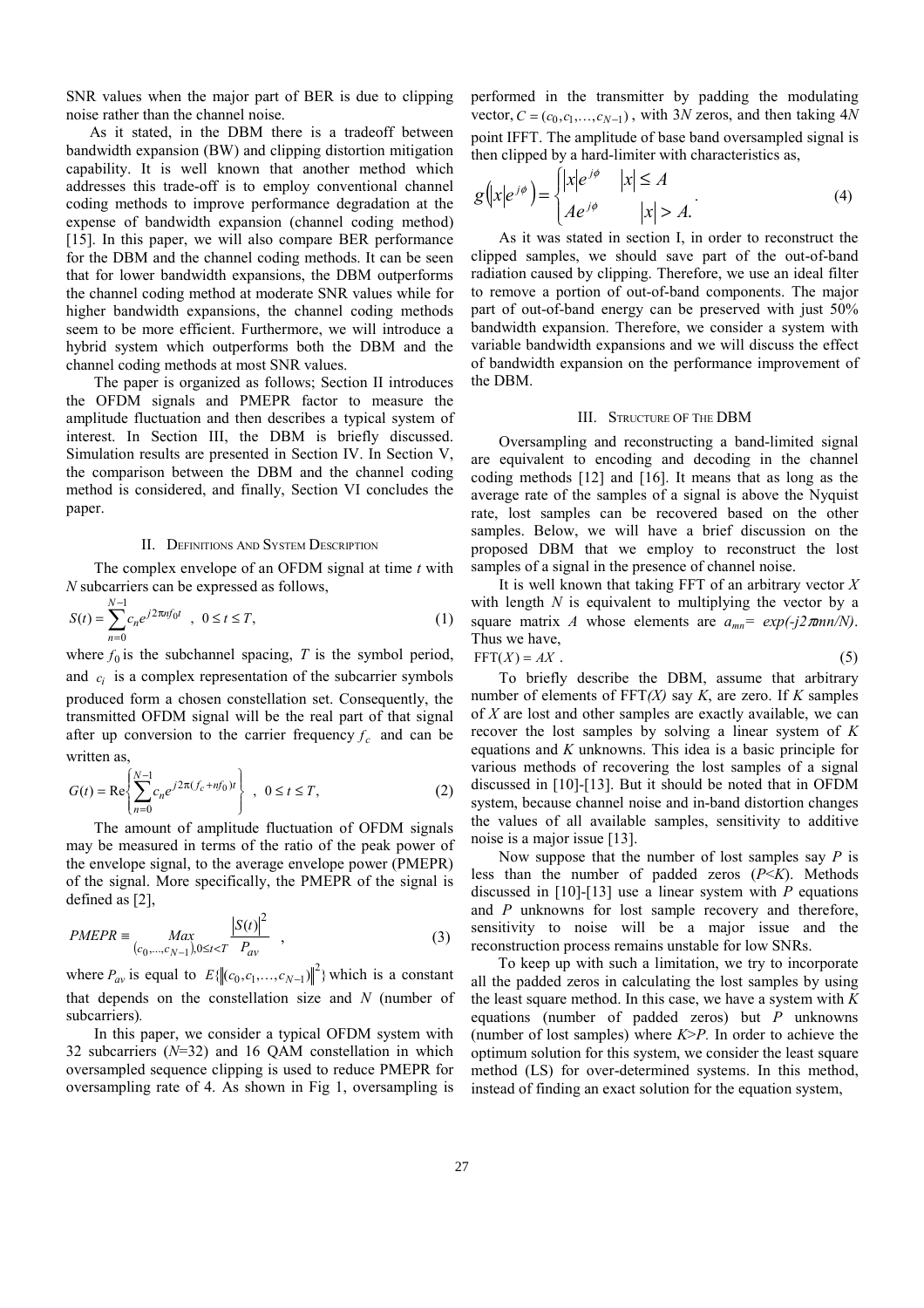

**Fig. 1.** OFDM transmitter and receiver architecture with digital clipping and DFT-Based Method

$$
TX_L = b,\tag{6}
$$

we try to solve the following optimization problem,

$$
\hat{X}_L = \arg\{ \hat{M}_{X} \in \mathbb{R}^2 \}.
$$
\n<sup>(7)</sup>

where *b* and *T* are  $K \times 1$  and  $K \times P$  matrices which can be found by rearranging the *K* equations that we have from our information about the zero padded elements in FFT*(X).* In our simulation results, the LS method is implemented by pseudoinverse algorithm in the MATLAB implementation.

According to our simulation results, using the LS method, the decoding process is much more stable. In this case, the more the number of padded zeros with respect to the number of lost samples is, the more stable the reconstruction process will become. Furthermore, as mentioned in Section II, in order to reconstruct the clipped samples, we should not omit all the out-of-band components of the clipped signal. In fact, if all the out-of-band part of the signal is removed, we will have only a low-pass version of the clipped signal and there will not be accurate non-clipped samples for recovering the clipped samples.

# IV. SIMULATION RESULTS

In order to present the performance of the DBM method, we over-sample the signal with the rate of 4, therefore up to 75% of sample loss can be tolerated. Moreover, as the PMEPR clipping threshold is at least 2, approximately 10% of the samples are clipped. Therefore, the number of remaining samples is sufficiently above the Nyquist rate and the decoding process will be robust against the additive noise. For example, we are able to reconstruct the clipped samples successfully even for the SNR values around 10db.

 In this section, we present the simulation results for the system shown in Fig.1. In Fig.2, we use the PMEPR clipping threshold of 2 and BER performance for the system is shown for various SNR values. In order to study the effect of bandwidth expansion on BER improvement, the simulation is done for three bandwidth expansions of 25%, 50%, 100%, and also for the case without any reconstruction. Obviously, by increasing the SNR, we have more performance improvement. The reason is that in high SNR values, the major part of BER is due to clipping distortion rather than the channel noise. To gain a better insight, consider the system at BER of  $10^{-3}$  for SNR of 16 dB. By using the reconstruction method for bandwidth expansion of %25, %50 and %100, we have 3.5, 4 and 5 dB improvement, respectively. For higher SNRs, this may increases to 7 dB and more by only % 25 bandwidth expansions. This improvement is also valid for clipping at PMEPR threshold of 3 as shown in Fig. 3. As it is shown, for BER of  $10^{-5}$  (or SNR of 18 dB) by using the DBM for bandwidth expansion of %25, %50 and %100, we will have 2, 3 and 3.5 dB improvement, respectively.

 It is worth mentioning that by eliminating the clipping distortion for large values of SNR, we have significant SNR improvements even for 25% bandwidth (BW) expansion as shown in Fig. 2. Also, by further decreasing the threshold value, we will have more out-of-band radiation and in order to save its major components, we need to have more bandwidth expansion, which is not attractive. Besides, as the number of clipped samples increases, the reconstruction process becomes more unstable.

Fig 4 shows the Complementary Cumulative Distribution Function (CCDF) of PMEPR (Pr{PMEPR>x}) for PMEPR clipping threshold of 2 and 3 and also for the case without clipping. Evidently, the peak regrowth is not a severe problem and the peak value, in the worst case, is less than twice of the PMEPR threshold. This is consistent with the results of [1], [6], and [7] for oversampling rate of 4.

## V. COMPARISON BETWEEN THE DBM AND THE CHANNEL CODING **METHOD**

 In previous sections, it was shown that in the DBM, there is a tradeoff between bandwidth expansion (BW) and clipping distortion mitigation capability. Another method which addresses this trade-off is to employ conventional channel coding methods to improve performance degradation at the expense of bandwidth expansion (channel coding method) [15]. In this section, we will compare BER performance for the DBM and the channel coding methods.

 At the receiver, in the DBM, the reconstruction algorithm is performed before taking FFT. After 16-QAM demodulation, we will have our received bit stream. In the channel coding method, we do not have reconstruction procedure. Instead, after 16-QAM demodulation, the decoding is applied to the received encoded bits.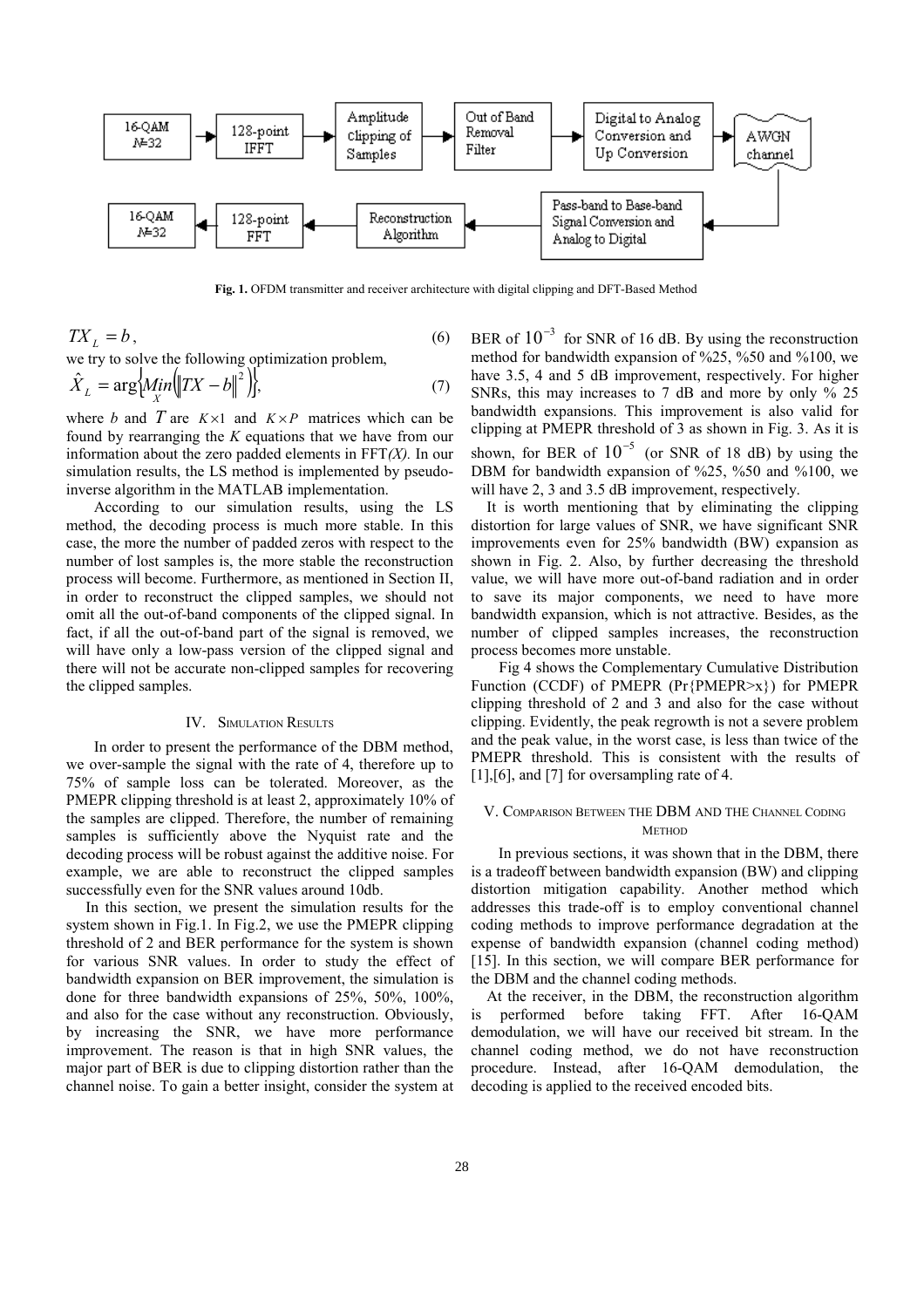

**Fig. 2.** BER versus SNR for PMEPR clipping threshold of 2 and for various BW expansions.



**Fig. 3.** BER versus SNR for PMEPR clipping threshold of 3 and for various BW expansions.

 To compare, we present the simulation results for performance evaluation of the DBM and the channel coding method for different bandwidth expansions of 2, 1.5 and 1.25 (or different coding rates of 1/2, 2/3 and 4/5). In channel coding method, we use BCH codes with length 127 and message length of 64, 85 and 99. We use a 1/2 convolutional code with generator octal sequence of [15,17]. To generate 2/3 and 4/5 convolutional codes, we punctured the same 1/2 convolutional code [17]. It should be noted that these codes are chosen so that they have nearly equal encoding-decoding complexity with the DBM. The computational complexity, measured and normalized based on MATLAB simulation time, is shown in table 1.



**Fig. 4.** The CCDF of PMEPR after digital clipping and without clipping for various BW expansions.

**Table I.** Normalized computational complexities for the DBM and the channel coding methods

| Rate | DFT-Based Method | BCH | Convolutional |
|------|------------------|-----|---------------|
| 1/2  |                  | 1.5 |               |
| 2/3  |                  | 1.1 |               |
| 4/5  |                  | 0.9 |               |

 In figures 6, 7 and 8, the performance results are shown for bandwidth expansion of 2, 1.5 and 1.25 respectively. It can be seen that for lower signal to noise ratio (SNR) values, the channel coding method has better performance. The reason is that at these values of SNR, the major BER is due to channel noise rather than clipping distortion. The DBM works only to suppress clipping noise while channel coding works for distortions caused by both channel noise and clipping. By increasing SNR, the DBM curve approaches coding curves and for higher SNR values, the DBM outperforms the channel-coding method.

 The crossing points for the rate of 1/2 are 19 and 18.5 and for the rate of 2/3 are 16 and 12 dB with BCH and convolutional codes, respectively. At the rate of 4/5, these points move to 15 and 10dB. It can also be seen that for lower bandwidth expansions, the DBM outperforms the channel coding method at moderate SNR values while for higher bandwidth expansions, the channel coding methods seem to be more efficient.

 In fig. 7, we have also shown the performance of a hybrid system in which we have combined both the channel coding and the DFT-Based method. In this method, we considered a system using the DBM while adding channel encoding and decoding block before 16-QAM modulation and after 16- QAM demodulation, respectively (Fig. 9). We used BCH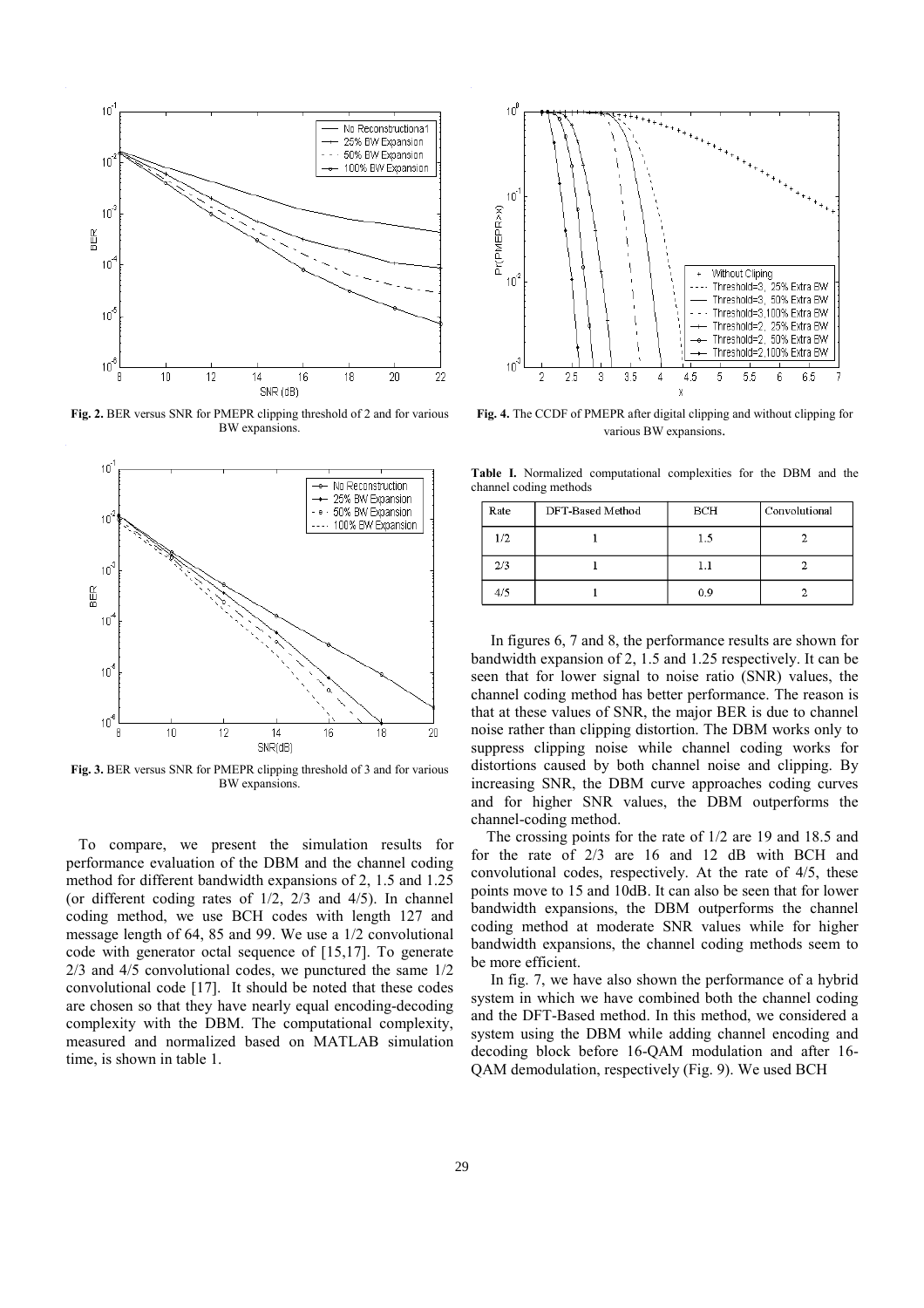

**Fig. 5.** Block diagrams of transmitter and receiver for the DFT-Based and the channel coding method



**Fig. 6.** BER versus SNR for the DFT-Based and the channel coding methods with BW expansion of 2 (or coding rate of 1/2)







**Fig. 8.** BER versus SNR for the DFT-Based and the channel coding methods with BW expansion of 1.25 (or coding rate of 4/5)

(127,106) code over the DBM system with 1.25 bandwidth expansion so that the total expansion of bandwidth is equal to 1.5. It can be seen that the hybrid system outperforms both the DBM and the channel coding methods at SNR values greater than 12dB. This is achieved at the expense of increasing the complexity.

# V. CONCLUSIONS

 In this paper, a robust DFT-based method (DBM) to reconstruct the clipped samples and mitigate the clipping distortion in the presence of channel noise at the expense of bandwidth expansion has been proposed. In the proposed method, by using the LS method for oversampled signal reconstruction, we removed the clipping distortion. Moreover, it has been shown that in the DBM, there is a tradeoff between bandwidth expansion and clipping distortion mitigation. It is shown that by only 25% extra bandwidth, we can significantly



**Fig. 9.** Block diagrams of transmitter and receiver for the hybrid method